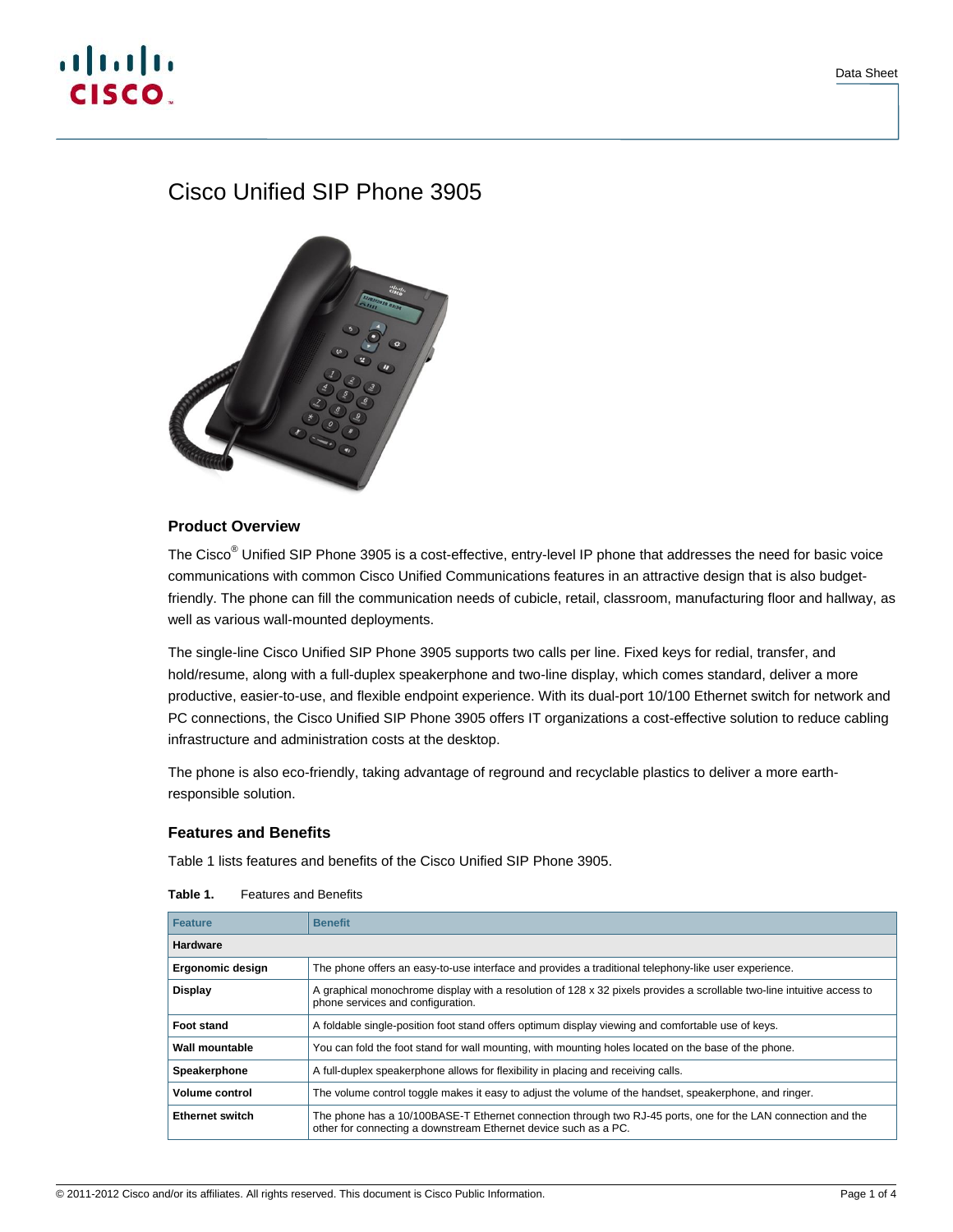| <b>Feature</b>                    | <b>Benefit</b>                                                                                                                                                                                                                                                                                                             |  |
|-----------------------------------|----------------------------------------------------------------------------------------------------------------------------------------------------------------------------------------------------------------------------------------------------------------------------------------------------------------------------|--|
| <b>Buttons</b>                    | The phone has the following buttons:<br>• Select, Back, and Two-Way Navigation<br>• Redial, Transfer, and Hold/Resume<br>• Standard dial pad<br>· Mute, Volume Up/Down, and Speakerphone                                                                                                                                   |  |
| <b>Firmware</b>                   |                                                                                                                                                                                                                                                                                                                            |  |
| <b>Signaling protocol</b>         | Session Initiation Protocol (SIP) is supported.                                                                                                                                                                                                                                                                            |  |
| <b>Call features</b>              | • Adjustable volume levels<br>• Auto barge<br>• Call forward<br>• Call pickup<br>• Call waiting<br>• Call transfer<br>• Conference<br>• Forced Authorization Codes (FAC)<br>• Group call pickup<br>• Message-waiting indicator<br>• Music on hold<br>• Private-line automatic ringdown (PLAR)<br>• Redial<br>• Shared line |  |
| Audio codec support               | G.711a, G.711µ, G.729, G.729a, and G.729ab.                                                                                                                                                                                                                                                                                |  |
| Voice quality                     | Comfort-noise generation (CNG) and voice-activity-detection (VAD) programming is provided on a system basis.                                                                                                                                                                                                               |  |
| <b>Configuration options</b>      | • Dynamic Host Configuration Protocol (DHCP) client or static configuration<br>• Support for online firmware upgrades using Trivial File Transfer Protocol (TFTP)<br>• Domain Name System (DNS)                                                                                                                            |  |
| Provisioning and<br>manufacturing | • Web server for configuration and statistics<br>• Real-Time Control Protocol (RTCP) support and monitoring<br>• Syslog                                                                                                                                                                                                    |  |

# **Cisco Unified Communications Manager Support**

The Cisco Unified SIP Phone 3905 is supported on the Cisco Unified Communications Manager Version 7.1(5) or later, the Cisco Unified Communications Manager Business Edition 3000 Version 8.6, the Cisco Unified Communications Manager Business Edition 5000 Version 8.5 or later, and the Cisco Unified Communications Manager Business Edition 6000 Version 8.5 or later.

# **Licensing**

Phone licensing depends on the call-control platform and its policies. For the Cisco Unified Communications Manager, the Cisco Unified SIP Phone 3905 requires appropriate User Connect Licensing (UCL). There are no special license-plus-phone bundles for tier 2 distributors. The phone is not supported on third-party call-control systems.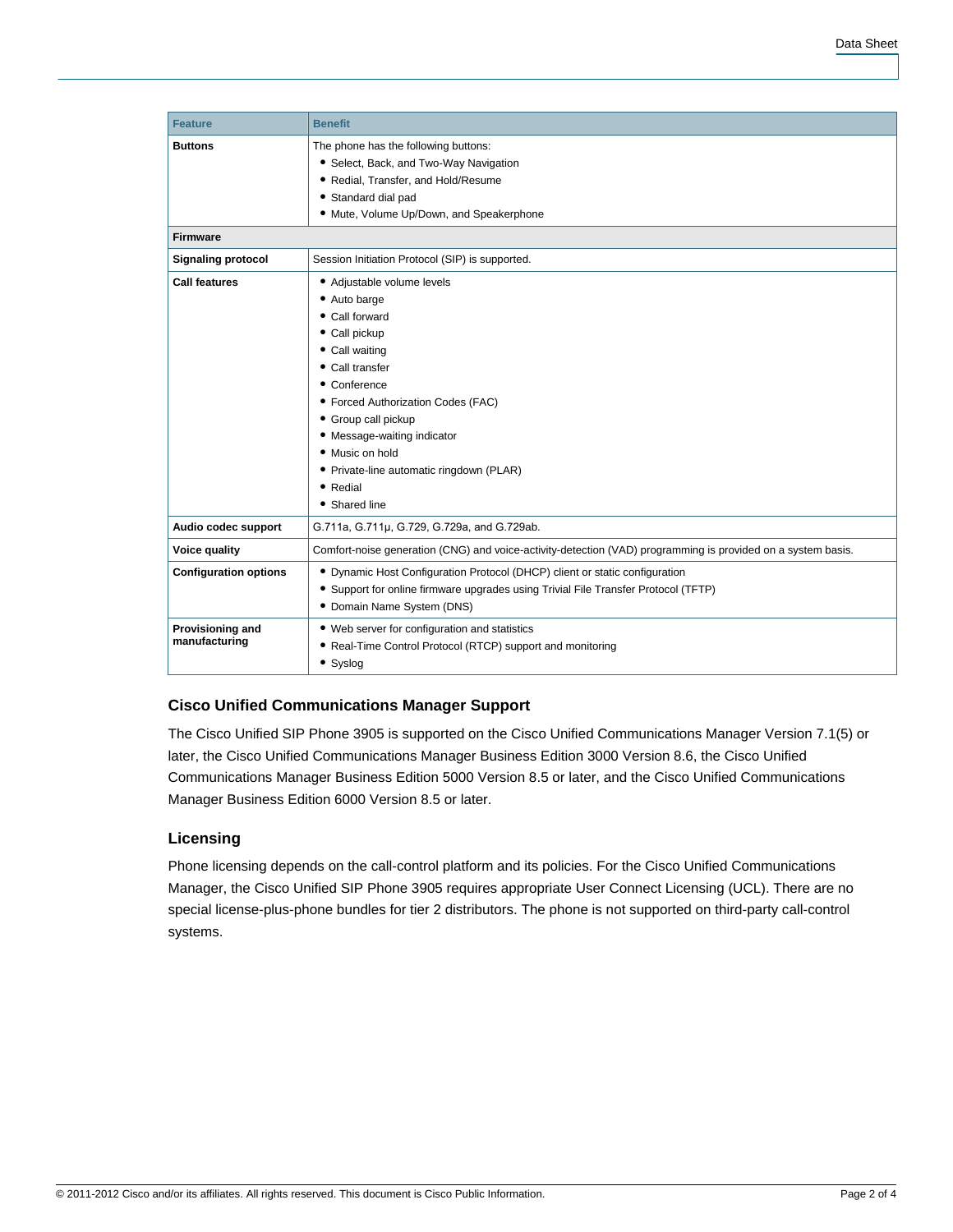# **Product Specifications**

Table 2 lists the specifications of the Cisco Unified SIP Phone 3905.

| Table 2. | <b>Product Specifications</b> |
|----------|-------------------------------|
|----------|-------------------------------|

| <b>Protocols</b>                    | <b>SIP</b>                                                                                                                                                                                                                                                                                                                                                                                                                                                                                                                                                                                                                                                                                                                                                                                                                                         |
|-------------------------------------|----------------------------------------------------------------------------------------------------------------------------------------------------------------------------------------------------------------------------------------------------------------------------------------------------------------------------------------------------------------------------------------------------------------------------------------------------------------------------------------------------------------------------------------------------------------------------------------------------------------------------------------------------------------------------------------------------------------------------------------------------------------------------------------------------------------------------------------------------|
| <b>Connectivity</b>                 | 10/100BASE-T wired Ethernet LAN port plus switched PC port.                                                                                                                                                                                                                                                                                                                                                                                                                                                                                                                                                                                                                                                                                                                                                                                        |
| <b>Memory</b>                       | • 4-MB flash memory<br>• 32-MB synchronous dynamic RAM (SDRAM)                                                                                                                                                                                                                                                                                                                                                                                                                                                                                                                                                                                                                                                                                                                                                                                     |
| Language support                    | Arabic (Arabic area), Bulgarian (Bulgaria), Catalan (Spain), Chinese (China), Chinese (Hong Kong), Chinese (Taiwan),<br>Croatian (Croatia), Czech (Czech Republic), Danish (Denmark), Dutch (Netherlands), English (United Kingdom;<br>prompts only), Estonian (Estonia), French (France), Finnish (Finland), German (Germany), Greek (Greece), Hebrew<br>(Israel), Hungarian (Hungary), Italian (Italy), Japanese (Japan), Korean (Korea Republic), Latvian, Lithuanian,<br>Norwegian (Norway), Polish (Poland), Portuguese (Portugal), Portuguese (Brazil), Romanian (Romania), Russian<br>(Russian Federation), Spanish (Spain), Slovak (Slovakia), Swedish (Sweden), Serbian (Republic of Serbia), Serbian<br>(Republic of Montenegro), Slovenian (Slovenia), Thai (Thailand), and Turkish (Turkey) are supported, but in different<br>phases. |
| <b>Physical dimensions</b>          | 8.07 x 5.91 x 2.11 in. (205 x 150 x 53.5 mm)<br>(in slab mode with the foot stand folded)                                                                                                                                                                                                                                                                                                                                                                                                                                                                                                                                                                                                                                                                                                                                                          |
| Weight                              | 20.96 oz (594.3g)                                                                                                                                                                                                                                                                                                                                                                                                                                                                                                                                                                                                                                                                                                                                                                                                                                  |
| <b>Power over Ethernet</b><br>(PoE) | IEEE PoE 802.3af is supported, Class 1.                                                                                                                                                                                                                                                                                                                                                                                                                                                                                                                                                                                                                                                                                                                                                                                                            |
| Local power                         | The phone can also be powered locally with one of the power adapters listed in Table 3.                                                                                                                                                                                                                                                                                                                                                                                                                                                                                                                                                                                                                                                                                                                                                            |
| <b>Operational Temperature</b>      | 32 to 104°F (0 ~ 40°C)                                                                                                                                                                                                                                                                                                                                                                                                                                                                                                                                                                                                                                                                                                                                                                                                                             |
| <b>Relative Humidity</b>            | 10 to 95% (noncondensing)                                                                                                                                                                                                                                                                                                                                                                                                                                                                                                                                                                                                                                                                                                                                                                                                                          |
| <b>Storage Temperature</b>          | 14 to 140°F (-10 to 60°C)                                                                                                                                                                                                                                                                                                                                                                                                                                                                                                                                                                                                                                                                                                                                                                                                                          |
| Cosmetic                            | Cisco Cosmetic Class B                                                                                                                                                                                                                                                                                                                                                                                                                                                                                                                                                                                                                                                                                                                                                                                                                             |
| Approvals and<br>compliance         | Regulatory compliance:<br>• CE markings per directives 2004/108/EC and 2006/95/EC<br>Safety:<br>• UL 60950 Second Edition<br>• CAN/CSA-C22.2 No. 60950 Second Edition<br>• EN 60950 Second Edition<br>• IEC 60950 Second Edition<br>• AS/NZS 60950<br>$\bullet$ GB4943<br>EMC:<br>• FCC Part 15 (CFR 47) Class B<br>• ICES-003 Class B<br>• EN55022 Class B<br>• CISPR22 Class B<br>• AS/NZS CISPR22 Class B<br>• VCCI Class B<br>• KN22 Class B<br>• CISPR24<br>• EN55024<br>• EN61000-3-2<br>• EN61000-3-3<br>$\bullet$ KN 24<br>Telecom:<br>• FCC Part 68 (47CFR) (HAC)<br>• Canada-CS-03-HAC<br>• Australia AS/ACIF S004, AS/ACIF S040<br>• New Zealand- PTC 220 Draft                                                                                                                                                                         |

# **Warranty Information**

Find warranty information on Cisco.com at the **Product Warranties** page.